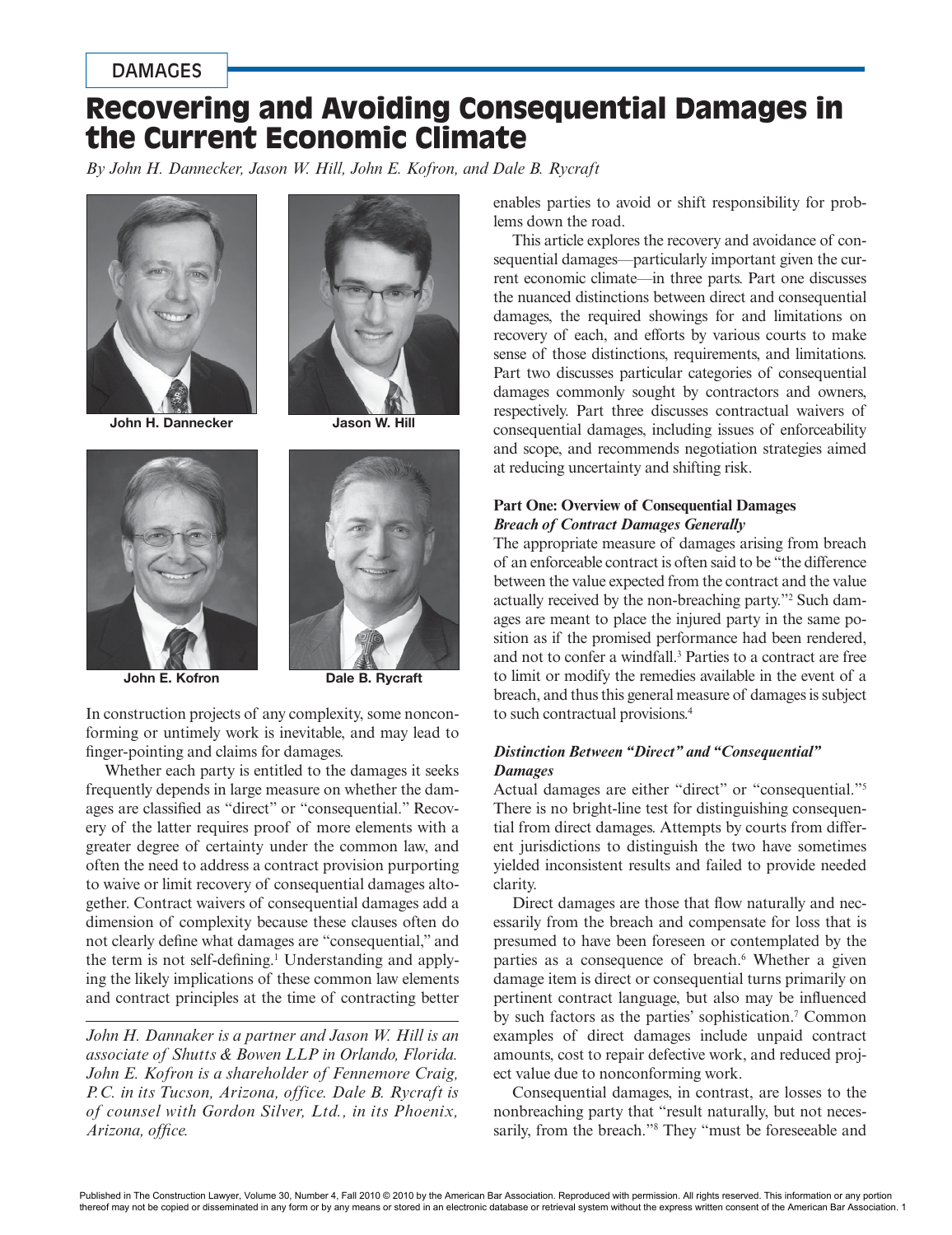. . . directly traceable to the wrongful act and result from it."9 A classic example of consequential damages is lost profit on collateral business arrangements.

#### *Requirements for Recovery of Consequential Damages*

The degree of proof as to the amount of damages is higher for consequential damages than for direct damages, and consequential damages must be pled with greater specificity. The plaintiff must prove such damages are the proximate consequence of the breach and were reasonably foreseeable or within the contemplation of the parties at the time the parties entered into the contract.10 The "general rationale underlying the foreseeability principle is a party who can reasonably foresee the consequences of a breach of contract can adjust the contract price accordingly to compensate for the risk that is being assumed."11

Although some courts tend to apply an objective test in determining foreseeability, other courts seem to require a subjective showing that the particular damages were actually within the contemplation of the contracting parties.<sup>12</sup> Review of case law across jurisdictions suggests the "foreseeability" element receives greater attention and discussion where a party seeks more novel categories of consequential damages, such as lost profits resulting from lost bonding capacity.<sup>13</sup>

Once the nonbreaching party demonstrates the consequential damages it seeks to recover were or should have been within the breaching party's contemplation at the time of contracting, it must prove the amount of damages actually caused by the breach, as opposed to other factors (e.g., a downturn in the economy). Some courts have expressly required the amount of consequential damages to be proven "with reasonable certainty," while requiring only a "reasonable estimate" of direct damages.<sup>14</sup> Moreover, "[t]here are specific rules of damages formulated for particular situations, which are subordinate to the broad rule of damages expressed above. These subsidiary rules of damages, as well as the broad rule, require considered judicial discretion as to their applicability in a particular situation."<sup>15</sup> Some of these "subsidiary rules of damages" are discussed below in part two.

Federal Rule of Civil Procedure 9(g) and many state rules<sup>16</sup> require parties to specifically plead "special damages," a synonym for consequential damages. Evidence of special damages is inadmissible if those damages are not specifically pled in the complaint.<sup>17</sup> Courts have specifically held that many damages categories typically deemed "consequential" are subject to this specific pleading requirement, including lost profits, lost opportunity, and diminished bonding capacity.18

The current economic climate may have implications for both pleading and proof of consequential damages. In light of widespread losses throughout the construction industry resulting from plummeting property values and a dearth of new projects, a plaintiff may be required to specifically plead and prove facts causally connecting its losses to the defendant's particular actions, as opposed to the economic downturn.19

## *Duty to Mitigate*

The nonbreaching party must act reasonably and timely to mitigate its damages caused by the breach.<sup>20</sup> This "duty to mitigate" presents another potential limitation on recoverable damages. Although the defendant bears the initial burden of proof on this issue, $21$  if the defendant carries its burden, the plaintiff's damages are decreased by the amount that could have been mitigated or by the amount plaintiff recovered through its mitigation efforts.<sup>22</sup>

#### **Part Two: Common Construction-Related Damages** *General Contractor/Subcontractor Damages*

Contractors pursuing claims against project owners (or higher-tier contractors) for withheld retainage and unapproved change orders frequently also seek to recover damage items typically deemed "consequential damages." Some of these commonly encountered add-on damage categories are discussed below.

**There is no bright-line test for distinguishing consequential from direct damages.**

A contractor that is required to remain on "standby" during a period of owner-caused delay and is unable to take on replacement work may be entitled to recover unabsorbed home office overhead expenses.<sup>23</sup> Overhead expenses include fixed, continuous expenses of a business incurred regardless of reduced business, e.g., rent, taxes, and administrative salaries; and expenses that vary in proportion to business volume.<sup>24</sup>

The standard measure for *quantum* of unabsorbed overhead incurred is the three-step *Eichleay* formula: (i) the home office overhead allocable to the contract is determined by multiplying the total home office overhead by the ratio of the delayed contract billings to the total billings of the contractor for the contract period; (ii) a daily overhead rate is computed by dividing the overhead allocable to the contract by the number of days of contract performance; and (iii) the total overhead recoverable is determined by multiplying the daily overhead rate by the number of days of compensable delay.<sup>25</sup>

Contractors often may seek recovery for lost profits. In evaluating recoverability and other issues related to lost profits, it is important to distinguish between a reduction in the amount of profits a contractor expected to earn on the subject project and a loss of profits a contractor claims it would have earned on other projects. In addition to being easier to establish, lost profits on the project at issue are direct damages, and thus arguably not precluded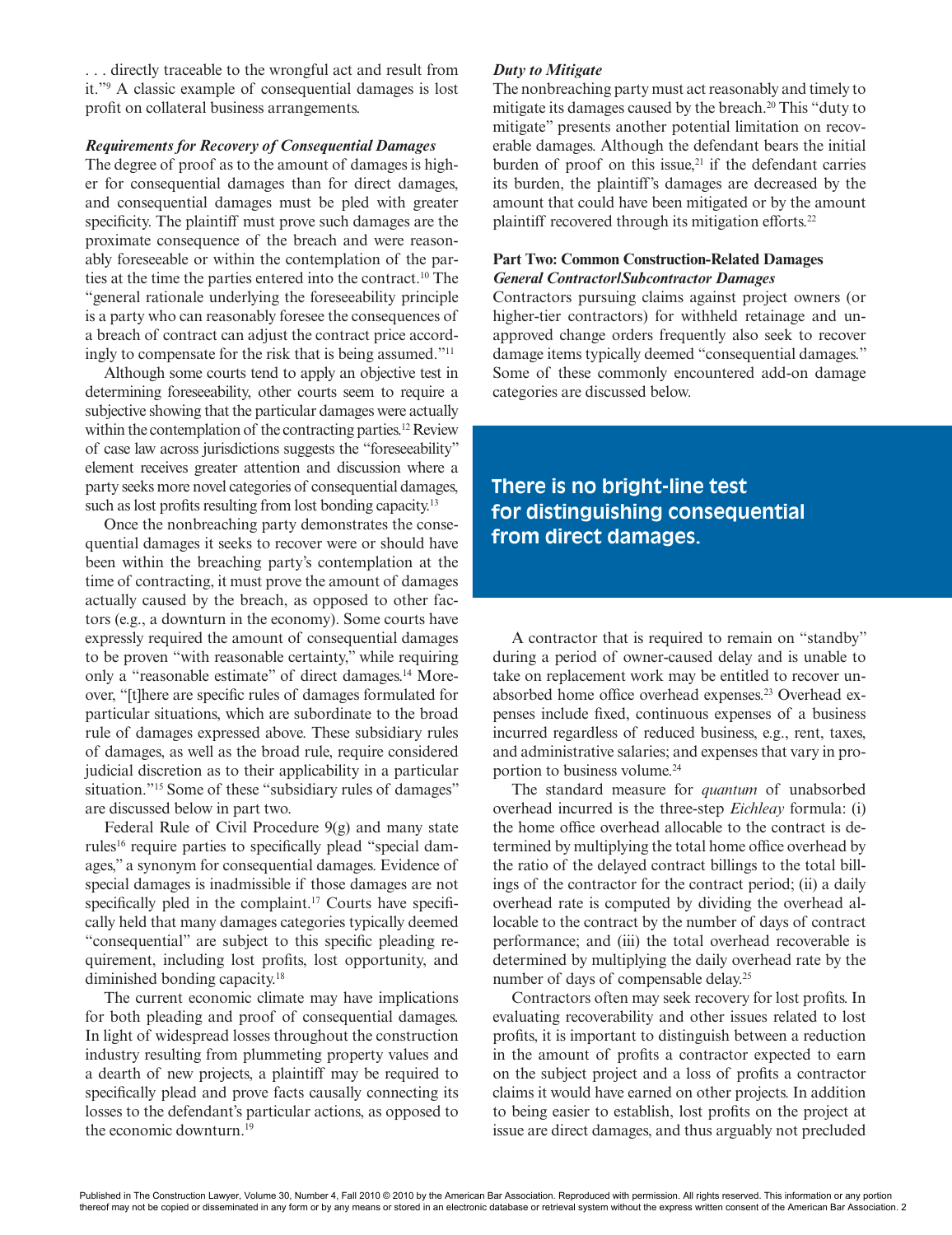by industry-standard contractual waivers of consequential damages.<sup>26</sup>

Although a plaintiff must establish causation and damages elements to recover lost profits on the subject project, it faces an easier burden than when seeking lost profits on other projects. Foreseeability is more easily established (if not presumed), and the amount of damages need not be established with the degree of certainty required for recovery of lost profits on other projects.<sup>27</sup> Note, however, a contractor seeking to recover lost anticipated profits on work the owner prevented it from performing faces the reasonable certainty standard.28

Where contractors have been required to perform extra work because of the owner's interference, and sought additional profit as a percentage of the value of the extra work, results have varied. Some courts have refused to recognize this extra profit as a compensable damage, awarding the contractor the amount of profit it originally anticipated earning, but not increasing that amount based on the extra work the contractor did not originally anticipate performing.29 Even less likely is recovery of "lost profit" in the form of a percentage of "indirect expenses" incurred by the contractor on the project.<sup>30</sup>

## **Evidence of special damages is inadmissible if those damages are not specifically pled in the complaint.**

Where project completion is delayed, contractors sometimes seek to recover "lost opportunity damages," such as those profits they believe they would have made on other projects, but for delayed completion of the project at issue. Such damages are more speculative than lost profits on the subject project, and constitute consequential damages. Although small- to midsized contractors with limited manpower, resources, and bonding capacity may have a colorable argument that delayed completion consumed their resources and precluded them from securing or performing contracts on other projects, they will face many hurdles.

To recover lost profits on other projects, a party must prove the damages were within the parties' contemplation at the time they signed the contract<sup>31</sup> and prove with reasonable certainty the additional net profits it would have earned but for the defendant's breach.<sup>32</sup> A contractor's simple showing of a reduced net profit level in the year in which delayed completion was finally achieved, as compared with the prior few years, by itself will rarely carry the day. The contractor will need to demonstrate, through expert testimony, that the reduced profit level for a given period was more likely than not caused by the defendant's actions.33 If a contractor does not have a track record of making a profit, it will face an even greater challenge in meeting its burden of proof.34

Contractors sometimes assert that the owner's refusal to pay change orders or retainage, or the dispute itself, has negatively impacted the contractor's balance sheet or otherwise made it impossible (or expensive) to obtain bonds needed to bid or perform work on other projects. The contractors therefore seek lost profits on future unawarded contracts.

Diminished bonding capacity claims should be carefully evaluated to determine whether the "foreseeability" and "reasonable certainty" requirements can be met. In considering whether a contractor has established that its lost profits resulting from lost bonding capacity were foreseeable, a number of courts have found such lost profits "were not actually foreseen nor reasonably foreseeable."<sup>35</sup>

Even if a contractor proves its lost bonding capacity was reasonably foreseeable at the time of contracting, it must still prove with reasonable certainty the amount of profit it would have earned, but for the lost bonding capacity.36 Intuitively, this would seem to require the contractor to—at a minimum—identify specific jobs it bid on, or would have bid on, but for its inability to obtain a bid bond, and demonstrate the profit it would have earned on each such project using generally accepted accounting principles.37 However, at least one court held that such evidence was not required.38

Due to project delays beyond a contractor's control, contractors often incur additional expenses relating to the financing of operations. For instance, it is not uncommon for contractors to obtain additional financing to fund operations through the extended contract period relating both to the payment of subcontractors and suppliers and to the payment of internal salaries and overhead. Similarly, contractors may incur additional financing-related costs on pre-existing loans such as higher market interest rates, penalties, and late fees. As is typically the case with consequential damages, the ultimate inquiry hinges on whether these loan-related expenditures were foreseeable by the parties at the time of contract formation,39 and whether the contractor can demonstrate with reasonable certainty the amount of damages resulting from the owner's breach.40 This consequential damage item should not be confused with prejudgment interest that a prevailing plaintiff may be entitled to recover on its "out-of-pocket, pecuniary losses" once a verdict has liquidated the plaintiff's damages.<sup>41</sup>

Contractors sometimes incur additional insurance carrying costs due to delays that they attribute to acts or omissions of the owner. Common costs include additional insurance and bond premiums paid by contractors during the delay period both for employee salaries and for equipment.42 Other related costs include related professional fees such as attorneys' fees paid in connection with the payment of these additional costs and premiums.<sup>43</sup>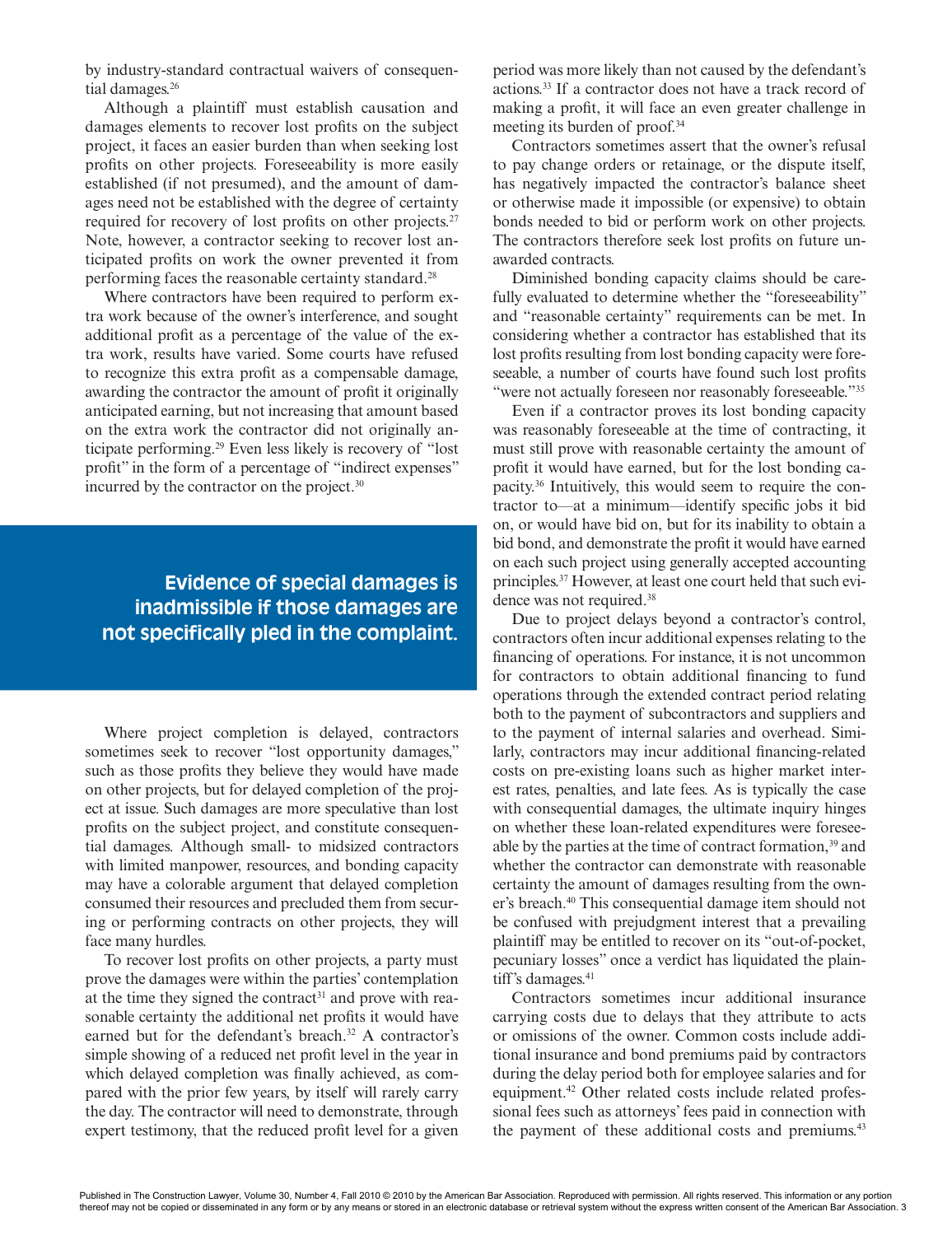Absent a controlling contract provision, whether these items are recovered is determined through the consequential damages analysis discussed above (i.e., whether the damages were actually contemplated by the parties or otherwise, reasonably foreseeable, and can be proven with reasonable certainty).

#### *Common Owner/Developer Damages*

Like other contracting parties, a project owner is entitled to the benefit of its bargain. Thus if a contractor furnishes incomplete or nonconforming work, the owner generally is entitled to recover the cost of completing or correcting the work, less the unpaid balance of the original contract.44 Stated differently, the owner is entitled to the difference between the original contract price and the actual cost to complete the project in conformance with the parties' agreement.<sup>45</sup> However, where the cost of correction substantially exceeds the diminution of value attributable to the nonconforming work, the owner's recovery may be limited to the latter damage measure, at least in jurisdictions recognizing the "economic waste doctrine."46

An owner also may be entitled to recover consequential damages resulting from untimely or defective work.<sup>47</sup> Discussed below are particular categories of damages project owners commonly seek, through either setoffs or affirmative claims.

When a construction contract requires the owner to pay particular expenses, such as inspection and testing, wastewater removal, and utilities, increases in such expenses resulting from delay are likely to be recoverable as direct damages.48 By contrast, increased labor or fuel expenses resulting from delayed installation of highly automated or energy-efficient equipment may be deemed consequential damages.49

A second damage claim owners may seek involves project financing. Under the terms of most construction loan documents, the project owner/borrower is required to pay additional interest and other fees (e.g., a "loan extension fee") in the event project completion and conversion to permanent financing are not achieved by a specified date. An owner required to pay such fees because of contractor delays generally can recover them from the contractor as either direct or consequential damages, depending on such variables as the "sophistication" of the parties and whether the construction contract references or incorporates the pertinent financing provision.<sup>50</sup>

Another common damage claim by owners is lost profits, such as loss of income resulting from loss of use during delayed completion or remediation.<sup>51</sup> When an owner loses the use of a structure because of delay in its completion, reasonable rental value during the period of delay may be an appropriate damage measure.<sup>52</sup> However, an owner may need to show the project was in fact planned to generate rental income, and thus that lost rental income in the event of delay was reasonably foreseeable at the time of contracting.<sup>53</sup>

A second form of lost income is loss of resale profits due to inexcusable delay, measured by the difference in fair market value on the actual date of completion and the date specified in the contract.<sup>54</sup> Owners seeking to recover loss of resale profits in the current economy, reasoning the units/buildings would have been sold prior to the downturn absent the contractor's delay, will need to show lost profits resulting from its inability to sell (or its need to lower the sale price) were within the reasonable contemplation of the parties at the time of contracting.<sup>55</sup>

Many construction contracts contain a "liquidated damages" provision specifying a particular amount of damages that will be assessed for each day project completion is delayed. In most jurisdictions, a contractual liquidated damages provision will be enforced if (i) at the time of contracting, the amount fixed was a reasonable forecast of the just compensation for harm caused by the breach; and (ii) the harm caused by the breach is very difficult to estimate accurately.56 Stated another way, a liquidated damages provision is enforceable as long as "the amount stipulated for is not so extravagant, or disproportionate to the amount of property loss, as to show that compensation was not the object aimed at or as to imply fraud, mistake, circumvention or oppression."57 A liquidated damages provision will not be enforced if, taking into account the above factors, it is more in the nature of a stipulation for penalties.58 Whether the liquidated damages provision passes this test is a question of law.59 A party challenging a liquidated damages clause bears the burden of proving it unenforceable.<sup>60</sup>

Liquidated damages serve as a substitute for actual damages; thus, recovery of liquidated delay damages bars recovery of actual delay damages.<sup>61</sup> A provision that allows the owner to choose between liquidated delay damages and actual delay damages "each of which would allow full recovery," or that permits the owner to pursue them both is unenforceable.<sup>62</sup> However, an owner pursuing recovery of liquidated delay damages could pursue additional damages resulting from breaches other than delayed completion, such as the cost of correcting defective work.<sup>63</sup>

In a typical design-bid-build contract, where the owner furnishes the design, a "latent defect" can be defined as an item of work not in compliance with project specifications, but not discoverable at project acceptance by reasonable inspection. Based on the distinction between direct and consequential damages set forth above, the costs of repairing latent defects (or, alternatively, diminished value) will usually be deemed recoverable direct damages. Other damages resulting from the latent defects are more likely to be considered consequential damages, recoverable only if the required elements for recovery of latent defects are established.<sup>64</sup> Recovery also may depend on the language of applicable contractual warranties or indemnity provisions, or on statutory or common law implied warranties.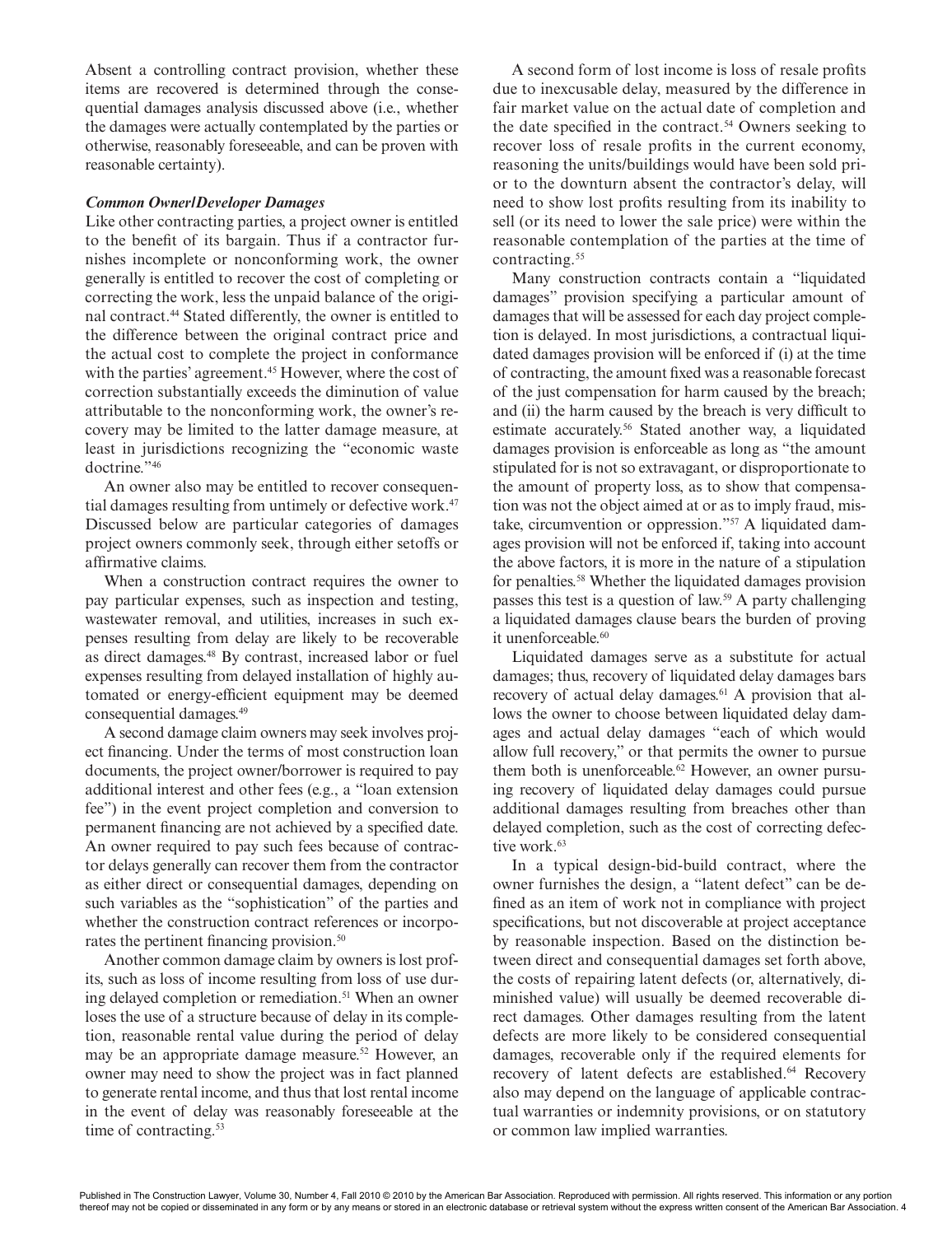## **Part Three: Avoiding Consequential Damages by Waiving Them in Advance—Negotiating Waivers of Consequential Damages in the Current Economic Climate**

#### *Introduction***—***Consequential Damages Waivers*

Architects and contractors increasingly attempt to allocate risk and responsibilities for consequential damages with owners via contract waivers. This movement was instigated by a court decision affirming an arbitration panel's award of \$14,500,000 in damages for lost profits arising from a \$24,000,000 casino remodeling contract on which the contractor earned a \$600,000 fee.<sup>65</sup>

Contractors voiced concern over that decision*,* which resulted in damages grossly in excess of the contractor's anticipated fee, amounted to a catastrophic loss contractors should attempt to prevent with contract waivers. The result, beginning in 1997, was the inclusion by the major design and construction trade organizations, the American Institute of Architects (AIA), and the Associated General Contractors of American (AGC), of forms of waivers in their standard design and contractor trade association contracts. Most other construction industry trade organizations have followed suit.

Because of this trend, consequential damages waivers are often also addressed and developed on a case-by-case basis in custom documents. Designers and contractors increasingly leverage the promotion of these waivers by their trade organizations with the contention during negotiation that inclusion of consequential damage waivers in contracts is now "standard practice." However, owners too have increasingly insisted upon waivers worded to suit their interests, and often benefit from greater bargaining power, especially in the current economic climate. Given the increased interest and the widespread use of trade association forms, it is important for construction lawyers negotiating these clauses to become familiar with the complex issues the waivers address, and the contract interpretation issues inherent within them.

These contract waivers attempt to identify certain risks considered by the parties to be "consequential damages," for which one party waives the right to recover from the other, and requiring that the contracting parties waive in advance any future claims they might have against the other. Unfortunately, such a waiver can have unintended results, and thus any waiver should be carefully evaluated and modified to reflect the parties' expectations regarding which damages are to be waived, and those that are not.

This section addresses certain factors to consider when negotiating a mutual waiver of consequential damages, and the potential challenges to their enforcement in the claims context, including reference where appropriate to the current AIA *General Conditions of the Contract for Construction*, AIA Document A201- 2007 (A201).66

### *Common Trade Association Waiver – AIA 201-2007 (§ 15.1.6)***<sup>67</sup>**

The basic mutual waiver in A201<sup>68</sup> reads as follows:

§ 15.1.6 Claims for Consequential Damages. The Contractor and Owner waive Claims against each other for consequential damages arising out of or relating to this Contract. This mutual waiver includes:

.1 damages incurred by the Owner for rental expenses, for losses of use, income, profit, financing, business and reputation, and for loss of management or employee productivity or of the services of such persons; and

.2 damages incurred by the Contractor for principal office expenses including the compensation of personnel stationed there, for losses of financing, business and reputation, and for loss of profit except anticipated profit arising directly from the Work.

This mutual waiver is applicable, without limitation, to all consequential damages due to either party's termination in accordance with Article 14. Nothing contained in this Section 15.1.6 shall be deemed to preclude an award of liquidated damages, when applicable, in accordance with the requirements of the Contract Documents.

Initial analysis of the extent of this waiver (note that the opening sentence does not include the common qualification "includes by way of example only and without limitation") suggests the waiver may be limited to the damages identified in sections  $15.1.6.1$  and  $15.1.6.2$ .<sup>69</sup> Reading further, the "without limitation" qualification is found only in the sentence related to damages due to "termination in accordance with Article 14." The final sentence, "Nothing contained in this Section 15.1.6 shall be deemed to preclude an award of liquidated damages when applicable in accordance with the requirements of the Contract Documents" creates a carve-out for liquidated damages. Although "liquidated damages" is not specifically defined, in context this provision appears to apply to delays in substantial completion,70 indicating that any identified delay damages would otherwise be within the scope of the mutual waiver.

The discussion below focuses on a comparison of the A201 mutual waiver with selected other provisions in the A201 to illustrate issues that can arise when drafting, or interpreting after the fact, a mutual waiver of consequential damages within the context of the overall contract between the parties.

One example of ambiguity within the entire contract is the apparent lack of interplay between A201 section 15.1.6 and A201 article 6, which sets out the owner's and contractor's respective rights and responsibilities with regard to "separate contractors" (referring to other entities engaged directly by the owner to furnish services outside the contractor's scope of work). Recognizing the greater risk of sequencing issues, delays, and attendant cost increases inherent in the multiple-contractor situation (absent impeccable scheduling, design coordination, and other oversight), A201 section 6.2.3 allocates the burden of such increased costs in advance: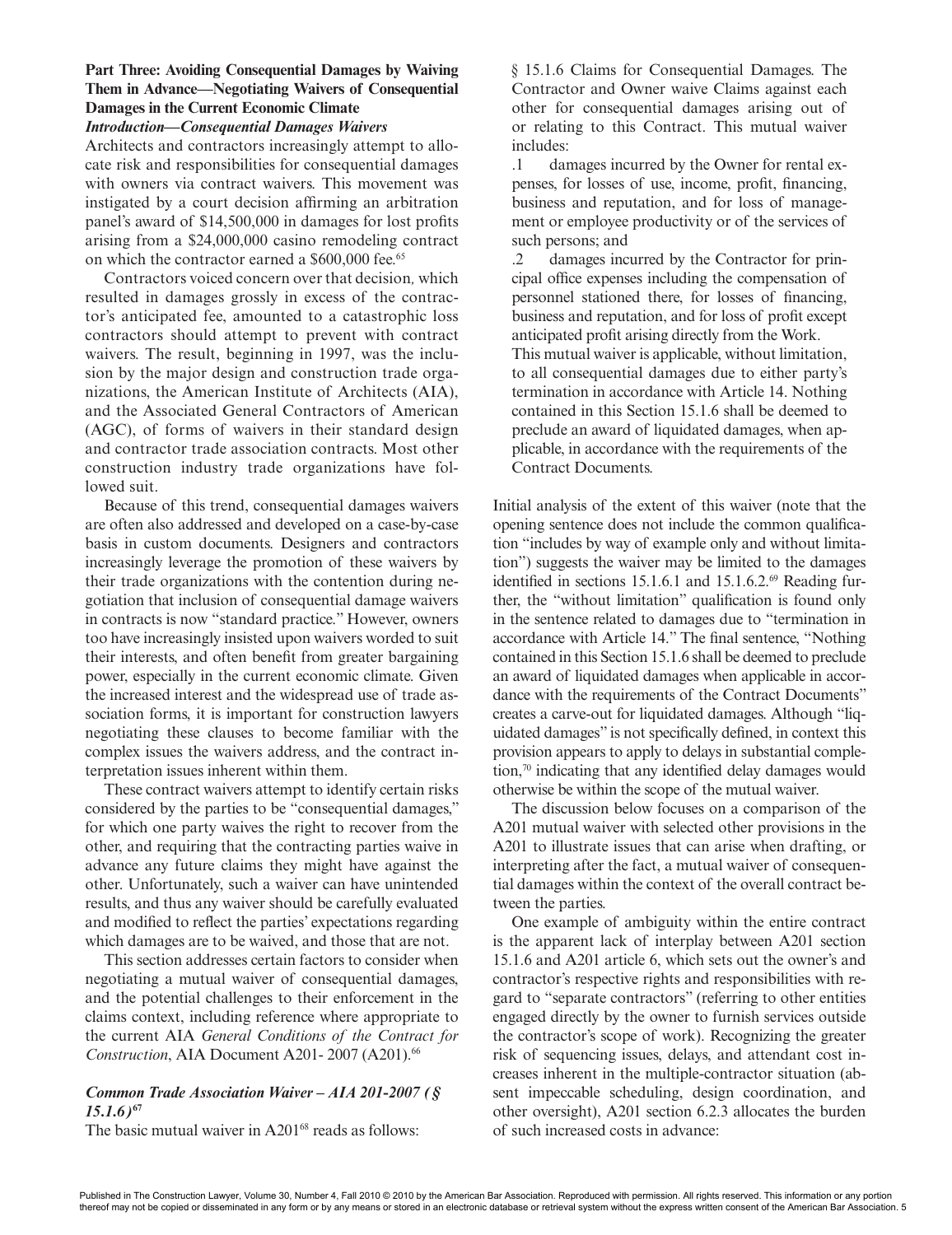The Owner shall be reimbursed by the Contractor for costs incurred by the Owner which are payable to a separate contractor because of delays, improperly timed activities or defective construction of the Contractor. The Owner shall be responsible to the Contractor for costs incurred by the Contractor because of delays, improperly timed activities, damage to the Work or defective construction of a separate contractor.

Does section 15.1.6 waive either (i) the contractor's claim for consequential damages caused by a separate contractor; or (ii) the owner's claim against the contractor for damages the owner is required to pay to its separate contractors, when the contractor interferes with their activities? At one level, it seems contractor claims for delay damages caused by separate contractors are sufficiently akin to owner-interference delay damages, within section 15.1.6, at least with respect to delay damages. Owner claims against the contractor have no such affinity with section 15.1.6 because the terms and concepts used are not linked and section 6.2.3 does not itself place any express limit on damages recoverable by either party relating to separate contractors. The sections do not reference each other, and section 6.2.3 refers to terms not used in section 15.1.6, such as "separate contractors," "improperly timed activities," "defective construction," and the term "costs." It is not readily apparent whether section 15.1.6 was intended to trump or coordinate with section 6.2.3. As a result, there is room to argue (i) the lack of relationship was intended; (ii) there is an ambiguity permitting interpretation and section 15.1.6 was intended not to apply; or (iii) there is ambiguity permitting interpretation and the *ejusdem generis* principle of contract interpretation should be applied. $71$ 

Note, with respect to the owner's position, if section 15.1.6 is found to apply, the owner could be liable to the separate contractor for consequential delay damages the owner could not recover from the contractor, which would be an inconsistent result likely not contemplated by the owner when awarding separate contracts.

It appears that A201, as drafted, permits the conclusion that some, if not all, consequential damages resulting from separate contractors may not be within the scope of the mutual waiver. Parties negotiating the A201 for projects involving separate contractors may wish to consider including a mutual waiver, and modify article 6 and section 15.1.6 accordingly. Any resulting questions regarding consequential delay damages may be resolved by incorporating section 15.1.6 and including the appropriate liquidated delay damages clauses.

Other damages potentially not subject to section 15.1.6 are the costs and damages provided in A201 sections 3.2.2 to 3.2.4 and section 3.7.3 relating to damages incurred by the owner, if the contractor breaches its duty of disclosure with respect to plan defects or its duty to construct in accordance with applicable laws.

With respect to nondisclosure, A201 section 3.2.4 provides "if the Contractor fails to perform the obligations of Sections 3.2.2 or 3.2.3, the Contractor shall pay such costs and damages to the Owner as would have been avoided if the Contractor had performed such obligations." Section 3.2.2 provides that the contractor's obligation is to "promptly report to the Architect any errors, inconsistencies or omissions [in the Contract Documents] discovered or made known to the Contractor as a request for information in such form as the Architect may require." Section 3.2.3 provides for the contractor "to promptly report to the Architect any nonconformity [with respect to applicable laws, statutes, ordinances, etc.] discovered by or made known to the Contractor as a request for information in such form as the Architect may require." Section 3.7.3 adds, "[i]f the Contractor performs work knowing it to be contrary to applicable laws, statutes, ordinances, codes, rules and regulations, or lawful orders of public authorities, the contractor shall assume appropriate responsibility for such Work and shall bear the costs attributable to correction."

**One option is to add a provision expressly permitting recovery of actual damages if the liquidated damages clause is deemed unenforceable.**

Costs and damages associated with the need to remedy errors, inconsistencies, or nonconformities in contract documents, and costs and damages associated with code violations, typically include loss of use, profits, and other consequential damages. However, the A201 is silent whether section 15.1.6 applies to these kinds of article 3 damages. The absence of specific cross-references, along with the differing terms used between the sections, leaves room for argument whether or to what extent section 15.1.6 limits the owner's remedies for damages flowing from breaches of sections 3.2.2 to 3.2.4 and section 3.7.3.

Section 15.1.6 provides that "[n]othing contained in this Section 15.1.6 shall be deemed to preclude an award of liquidated damages, when applicable, in accordance with the requirements of the Contract Documents." Consider, however, the refusal of a court or arbitrator to enforce the liquidated damages provision, concluding the provision did not meet the requirements under applicable law for liquidated damages provisions. To protect themselves in such an instance, parties negotiating a liquidated delay damage clause in any agreement incorporating the A201 mutual waiver of consequential damages should take steps to mitigate against the liquidated damages clause being rejected as unenforceable, resulting in no recovery of any kind for delay. One option is to add a provision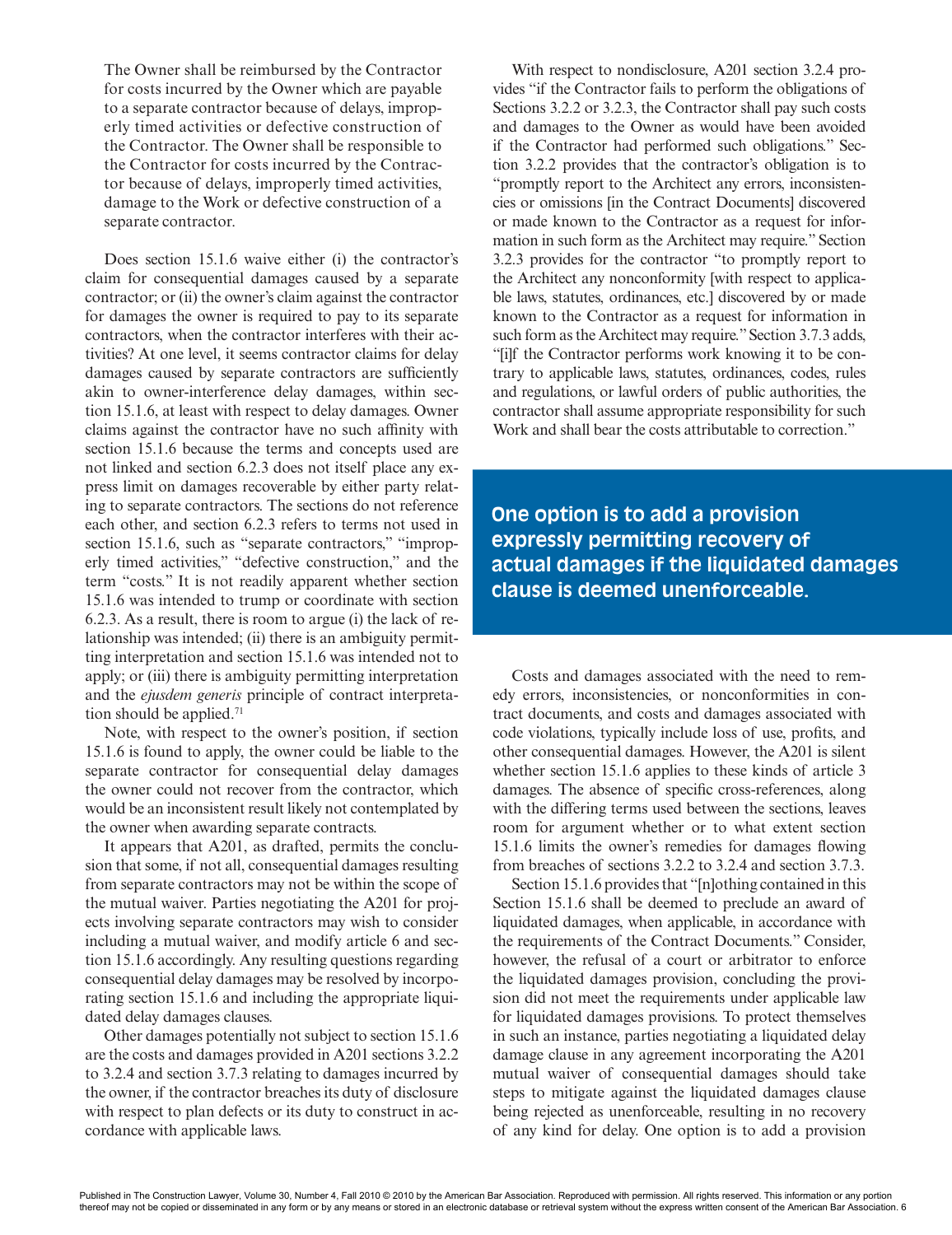expressly permitting recovery of actual damages if the liquidated damages clause is deemed unenforceable. Alternately, the parties could carefully delineate the specific categories of damages agreed to be recoverable (such as direct damages), notwithstanding anything in section 15.1.6 to the contrary.

## **Architects and contractors increasingly attempt to allocate risk and responsibilities for consequential damages with owners via contract waivers.**

An example of an apparent question arising from within the mutual waiver itself is the following sentence in section 15.1.6: "This mutual waiver is applicable, without limitation, to all consequential damages due to either party's termination in accordance with Article 14." The initial question relates to the purposes of "in accordance with Article 14." The majority of claims for consequential damages arising from termination relate to wrongful termination rather than termination in accordance with the contract. Does the phrase "termination in accordance with Article 14" carve out an exception from the waiver for wrongful termination? Or does section 15.1.6 reach beyond article 14 terminations? Does the phrase "without limitation" determine that section 15.1.6 is not restricted to terminations in accordance with article 14? Because of this ambiguity, parties considering application of the A201 should clarify whether section 15.1.6 applies to terminations not in accordance with article 14, and the nature of the damages that will be waived or preserved.

Another, and perhaps the most glaring, example of damages potentially not covered by the AIA mutual waiver is its complete absence of express reference to costs and damages caused by construction defects manifested after completion. These damages can be substantial, but often differ from damages incurred by owners or contractors from course-of-construction delays or termination, the two concepts specifically addressed in the AIA mutual waiver. Damages due to loss of use by owner (or contractor's extended general conditions) resulting from delays in completion and damages due to termination can differ significantly from those caused by postcompletion damages, which disrupt established ongoing uses. Applying the *ejusdem generis* principle of interpretation, the examples of damages mutually waived (damages listed in sections 15.1.6.1 and 15.1.6.2, and damages due to termination), coupled with the two exceptions specifically listed in section 15.1.6 ("liquidated damages" and "loss of anticipated profit arising from the Work"), permits the conclusion that section 15.1.6 is intentionally limited to damages traditionally resulting from course of construction delays and wrongful termination, and does not waive damages caused by construction defects after completion. Because of this, parties negotiating an A201 may avoid future issues arising from application of the mutual waiver to construction defects by adding text clarifying whether—and to what extent—the waiver addresses consequential damages resulting from construction defects.

#### *Negotiating Consequential Damages Waivers Generally*

Owners and contractors typically approach negotiation of consequential damages waivers from markedly different perspectives. Contractors tend to view such waivers as "level[ing] the risks between the owner and contractor so that a contractor's potential exposure is proportional to its compensation under the contract."72 Owners, in contrast, generally believe the contractor should be responsible for damages caused by its failure to manage risks within its control, regardless of their magnitude. Further, owners may perceive certain industry-standard waivers as unduly favoring contractors. This tension can be resolved by fair allocation to the contractor of risks it can or cannot effectively manage73 (provided it makes reasonable efforts to mitigate those risks if they do occur), compensation commensurate with those risks, insurance, and offsets to the owner in exchange for an agreement to limit the risks to the contractor under applicable law.

Parties negotiating mutual waivers may wish to consider the following general approaches: (i) attempt to identify each type of risk and expressly allocate prevention/ mitigation responsibility between the parties; (ii) identify damages that may result from breaches of particular contractual obligations and decide in advance (a) whether such damages will be recoverable, and (b) the appropriate measure of such damages; (iii) identify damages the parties agree to waive with the greatest precision possible, and define (or avoid) ambiguous terms such as "consequential"; (iv) consider other provisions of the draft contract that might later be construed as inconsistent with or excepted from the waiver; and (v) add cross-references, order-of-precedence language, and other terms necessary so the contract as a whole clearly and accurately reflects the parties' intent.<sup>74</sup>

#### *Checklist: Enforceability of the Consequential Damages Waiver*

As this part three has shown, it can be a challenge to determine whether a mutual waiver of consequential damages will be interpreted to apply to a specific element of damages. Below is a proposed abbreviated checklist approach to consider when evaluating the merits of a challenge to, or a defense of, a mutual waiver.

The first line of analysis, when prosecuting or defending a claim for damages, is whether the damages are best characterized as direct or consequential. This characterization, addressed elsewhere in this article, involves application of express contract provisions, local law, and the facts of the case.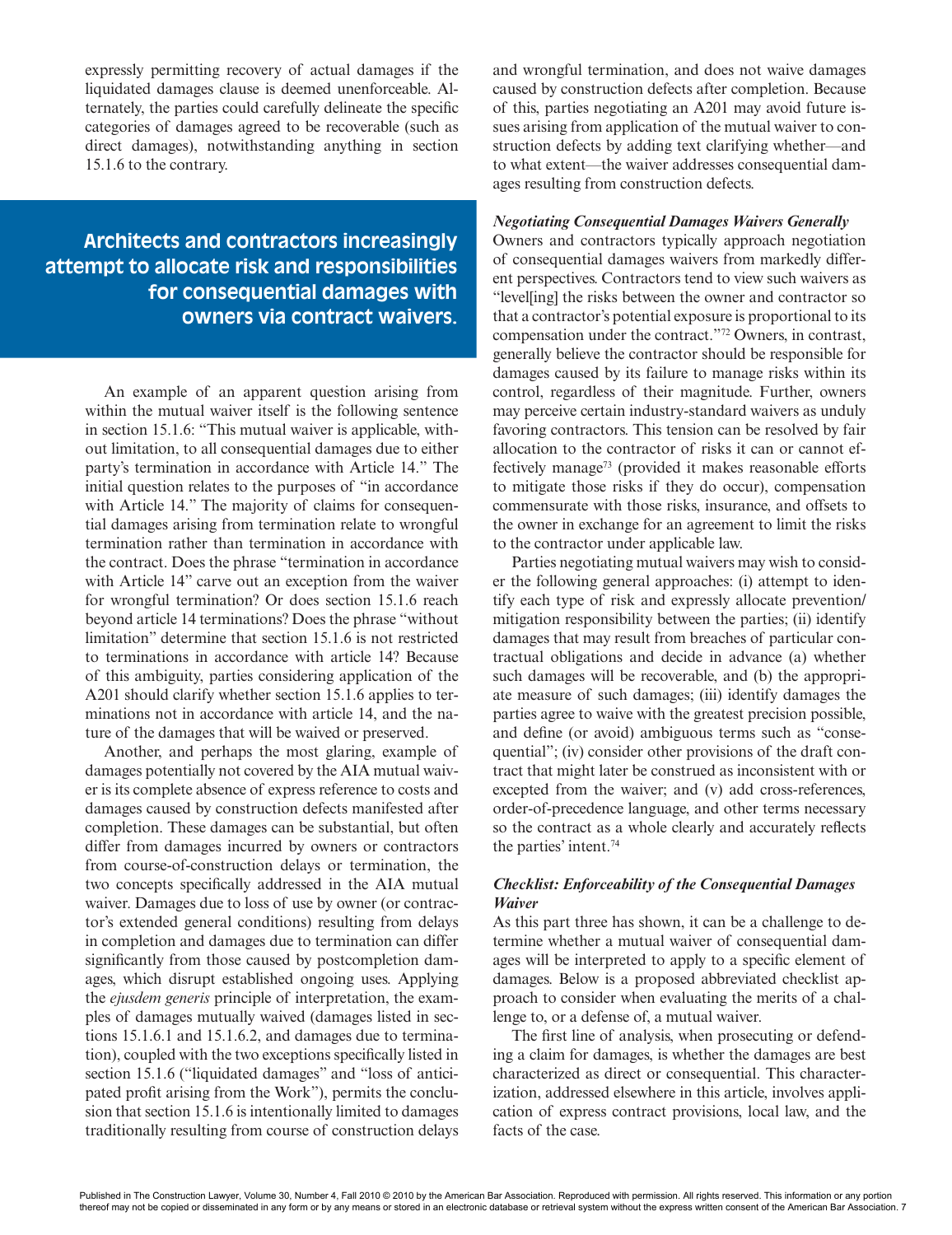Next, if the damages are determined to be consequential, determine if they are subject to the waiver clause itself. As discussed above, it is conceivable the waiver does not address many categories of damages otherwise considered consequential, and therefore will not operate to preclude or limit their recovery. Alternatively, to the extent the waiver of consequential damages waives damages considered nonrecoverable under common law, the waiver may arguably be unenforceable as illusory.

The challenger should determine whether the mutual waiver is susceptible to attack on public policy grounds. The overwhelming majority of courts addressing the issue in the context of commercial dealings have upheld consequential damages waivers against claims of unconscionability.<sup>75</sup> In most jurisdictions, the challenging party faces the high burden of pleading and proving both procedural76 and substantive unconscionability.77

In appropriate circumstances, courts conceivably may decline to enforce consequential damages waivers based on the proponent's active interference, bad faith, or fraud. This "active interference" exception has been applied to preclude application of "no damages for delay" clauses (allowing the contractor additional time but not compensation in the event of delay). The exception is equitable: it would be unfair for a party that actively interferes with and delays the other party's work to hide behind the "no damages for delay" clause.78 Similarly, a plaintiff may be able to escape the bar of an exculpatory clause by establishing a defendant's "bad faith" breach, or its otherwise "willful, malicious, or grossly negligent conduct."<sup>79</sup>

#### **Conclusion**

Parties can maximize their chances of obtaining the benefit of their intended bargain prior to contracting by carefully evaluating proposed contract language in an effort to fully understand the risks they are undertaking. To the extent their foresight and bargaining power allow, parties may want to identify and set forth particular expenses they stand to incur in the event of widespread defects or substantial project delays. This will facilitate a subsequent argument that their damages are either direct (and thus easier to prove) or recoverable consequential damages. Further, each party should consider damages the other party might incur in the event of breach, and either negotiate for appropriate exculpatory language or bargain for additional compensation commensurate with such risks.

During construction, parties should periodically refer back to their contract, particularly when disputes arise, and make reasonable, good faith efforts to understand and perform their respective obligations. Clear contract language and communication among parties that understand their respective rights and obligations go a long way toward diffusing problems and minimizing collective expense. If a dispute intensifies despite one or both sides' best efforts, and a party begins to incur expenses it did not agree to assume, it should take reasonable efforts to mitigate such expenses and carefully document those that

prove unavoidable and why. In the event claims ultimately ensue, each party will want to have on hand evidence necessary to establish its claims and damages, to plead its "special damages" with requisite particularity, and to counter the other party's damage claims as effectively as possible. Additionally, parties should anticipate hurdles to recovery posed by the current economic climate, including causation problems and insolvency of the party directly responsible, and evaluate other potential sources of recovery.  $\overline{on}$ 

#### **Endnotes**

1. *See*, *e.g.*, Gulf Amer. Indus. v. Airco Indus. Gases, 573 So. 2d 481, 489 (5th Cir. 1990) (noting that "the term 'consequential damages'. . . is never explained or clarified anywhere in the contract" and thus the court had "no way of knowing" what the term meant, and the contract "does not contain a valid waiver of [plaintiff's] right to collect consequential damages . . . arising out of the breach of the contract").

2. Tenn. Gas Pipeline Co. v. Technip USA Corp., No. 01-06- 00535, 2008 WL 3876141, at \*5 (Tex. 1st D.C.A. 2008).

3. Hees v. Burke Constr., Inc.*,* 290 Conn. 1, 8, 961 A.2d 373, 378 (2009) ("The injured party, however, is entitled to retain nothing in excess of that sum which compensates him for the loss of his bargain. . . . The concept of actual loss accounts for the possibility that the breach itself may result in a saving of some cost that the injured party would have incurred if he had had to perform. . . . In such circumstances, the amount of the cost saved will be credited in favor of the wrongdoer. . . ."); State *ex rel*. Stovall v. Reliance Ins. Co., 278 Kan. 777, 789, 107 P.3d 1219, 1228 (2005) ("A party is not entitled to recover damages 'not the proximate result of the breach of contract and those which are remote, contingent, and speculative in character.' ").

4. *Tenn. Gas*, 2008 WL 3876141, at \*6 (discussing provision in general contract waiving recovery of "indirect, special, incidental or consequential loss or damage" and owners contention that damages awarded by jury were direct, not consequential, and thus should not have been limited by lower court). *See* part three, *infra*, for discussion of contractual limitations on recovery of damages.

5. *Tenn. Gas*, 2008 WL 3876141, at \*6

6. *Id*.; *but cf.* Spang Indus., Inc., Ft. Pitt Bridge Div. v. Aetna Cas. & Sur. Co., 512 F.2d 365, 370 (2d Cir. 1975) ("It is also pertinent to note that the rule does not require that the direct damages must necessarily follow, but only that they are likely to follow"); *see also* Roanoke Hosp. Ass'n v. Doyle & Russell, Inc., 215 Va. 796, 801, 214 S.E.2d 155, 160 (1975) (discussing direct damages as those that arise "naturally" or "ordinarily" from a breach of contract; they are damages that, in the ordinary course of human experience, can be expected to result from a breach); Pa. DOT v. Morrissey, Inc., 682 A.2d 9, 16, n.15 (Pa. Commw. 1996) (declining to decide whether recoverable damages must be "both (1) a natural and ordinary result of the breach, and (2) reasonably foreseeable and within the contemplation of the parties at the time they made the contract" because both tests were met).

7. Metric Constructors, Inc. v. Hawker Siddeley Power Eng'g, Inc., 468 S.E.2d 435 (N.C. App. 1996) (where subcontractor presented extensive documentation and witness testimony as to the nature and amount of damages suffered because of contractor's delay, contractor was "sophisticated corporation with extensive experience on projects of this nature," and subcontract specifically permitted recovery of delay damages).

8. Tenn. Gas Pipeline Co. v. Technip USA Corp., No. 01-06- 00535, 2008 WL 3876141, at \*6 (Tex. 1st D.C.A 2008). *See also*  K.C. Props. of N.W. Ark., Inc. v. Lowell Inv. Partners, LLC, 373 Ark. 14, 24, 280 S.W.3d 1, 10 (2008) (defining consequential damages as those that "do not flow directly and immediately from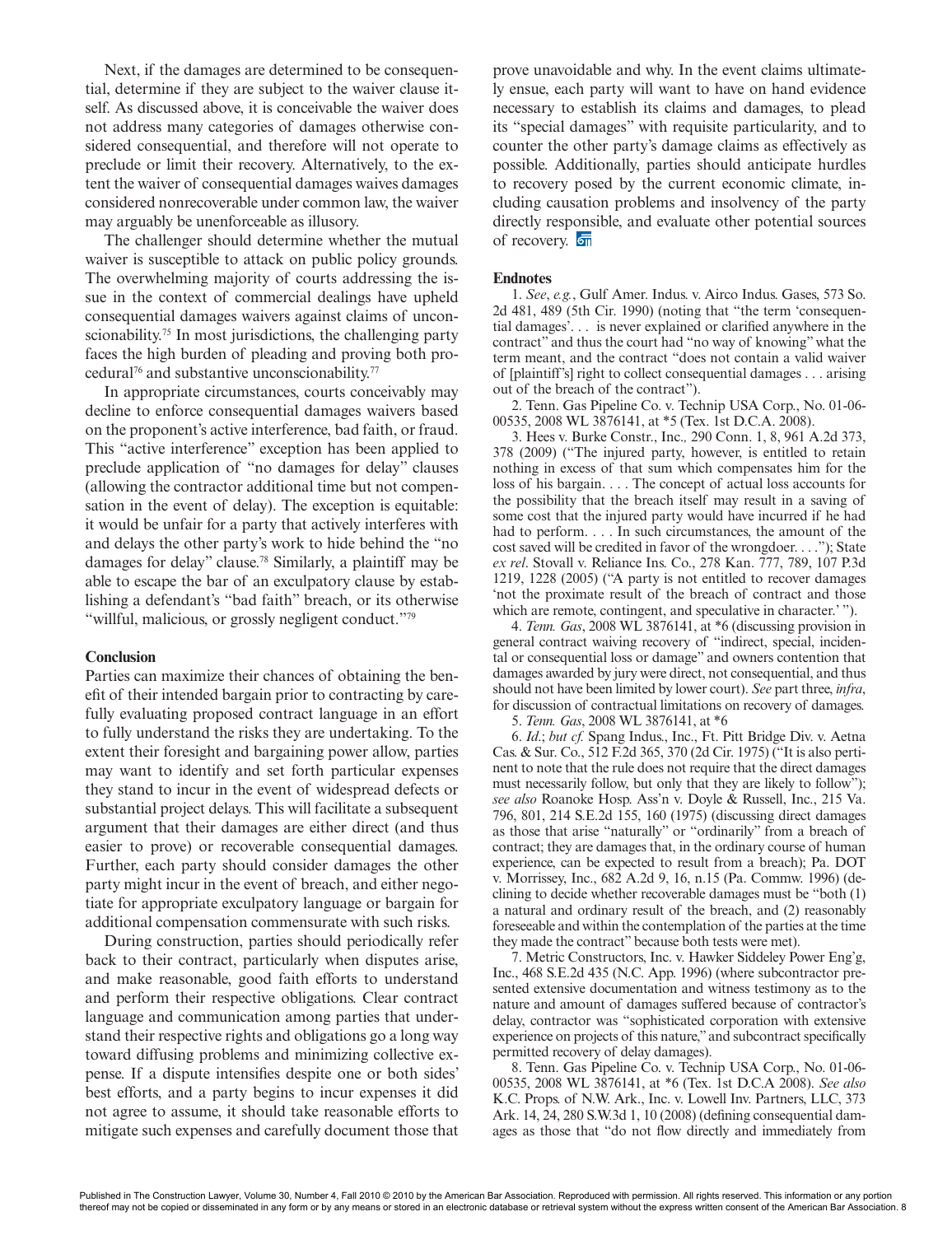the breach, but only from some of the consequences or results of the breach"); *Roanoke Hosp.*, 214 S.E.2d at 160 ("Consequential damages are those which arise from the intervention of 'special circumstances' not ordinarily predictable.").

9*. Tenn. Gas*, 2008 WL 3876141, at \*6; Waterbury Feed Co., LLC v. O'Neil, 181 Vt. 535, 540 (2006).

10. *Spang Indus*., 512 F.2d at 368 ("it is essential under *Hadley v. Baxendale* and its Yankee progeny that the notice of the facts which would give rise to special damages in case of breach be given at or before the time the contract was made. The principle urged cannot be disputed"); Schonfeld v. Hilliard, 218 F.3d 164, 172 (2d Cir. 2000). *But see Roanoke Hosp.*, 214 S.E.2d at 160 (general rule that "contemplation must exist at the time of contracting" is not absolute).

11. ABA Model Jury Instructions for Constr. Litig. 10.04 cmt. (citing, among other cases, Nat'l Controls Corp. v. Nat'l Semiconductor Corp., 833 F.2d 491 (3d Cir. 1987) (stating that "[t]he element of causation defines the range of socially and economically desirable recovery," and requires not only " 'but-for' causation in fact" but also "that the conduct be a 'substantial factor' in bringing about the harm")).

12. Porous Media Corp. v. Midland Brake, 220 F.3d 954, 961–62 (8th Cir. 2000) ("Under Minnesota law, consequential damages suffered due to a breach, can be recovered so long as the party breaching the contract had reason to know of the potential losses. *See* Minn. Stat. § 332.2-715(2) . . . [T]he parties did not contemplate allowing [plaintiff] damages for post-contractual lost profits.").

13. More common delay-related damages, such as overtime premium costs, loss of productivity, unabsorbed overhead, and loss of early completion bonus have been deemed direct damages by some courts. *See* Metric Constructors, Inc. v. Hawker Siddeley Power Eng'g, Inc., 468 S.E.2d 435 (N.C. App. 1996).

14. Compania Embotelladora Del Pacifico, S.A. v. Pepsi Cola Co., 650 F. Supp. 2d 314, 322 (S.D.N.Y. 2009) (addressing whether the breach of contract damages sought by plaintiff "are general, thus merely requiring a 'reasonable estimate' of damages before an award can be made, or instead consequential, thus requiring CEPSA to prove such damages 'with reasonable certainty' ").

15. ABA Model Jury Instructions for Constr. Litig. 10:03 cmt. (citing 525 Main Str. Corp. v. Eagle Roofing Co., 34 N.J. 251, 168 A.2d 33 (1961)).

16. *See, e.g.,* Ark. R. Civ. P. 1.120(g); Fla. R. Civ. P. 1.120(g); Minn. R. Civ. P. 9.07; Pa. R. Civ. P. 1019(f).

17. Precision Tune Auto Care, Inc. v. Radcliffe, 804 So. 2d 1287 (Fla. 4th D.C.A. 2002).

18. *See*, *e.g.*, Safeco Title Ins. Co. v. Reynolds, 452 So. 2d 45, 48 (Fla. 2d D.C.A. 1984) (plaintiffs "were not entitled to [an] additional \$26,000.00 award as lost profits because they did not plead for such special damages"); Italiano v. Jones Chems., Inc., 908 F. Supp. 904, 907 (M.D. Fla. 1995) (under similar FEDERAL RULE of Civil Procedure  $9(g)$ , court held plaintiff properly pled lost business opportunities because the item of damage was pled with specificity); Lewis Jorge Constr. Mgmt., Inc. v. Pomona Unified Sch. Dist., 102 P.3d 257, 266 (Cal. 2004) (lost profits and diminished bonding capacity are items of special damage); Rodgers Builders, Inc. v. McQueen, 331 S.E.2d 726, 730 (N.C. App. 1985) (noting without comment that impairment of bonding capacity was an item of special damages).

19. *C.f.* Finkel v. Stratton Corp., 754 F. Supp. 318, 330 (S.D.N.Y. 1990) (recognizing in real estate securities litigation that loss causation aspect of investors' pleadings "not sufficient given other plausible explanations for the investors' ultimate disappointment, such as changes in . . . a downturn in the real estate market").

20. *See* Spodek v. U.S., 73 Fed. Cl. 1 (Fed. Cl. 2006) ("The doctrine of mitigation also requires that the non-breaching party act within a reasonable time after default to mitigate its damages."); *cf*. Fair v. Red Lion Inn, 943 P.2d 431, 437 (Colo. 1997) ("A plaintiff's failure to mitigate damages is excused, if mitigation would require inordinate or unreasonable measures or if there were reasonable grounds for failure to mitigate.").

21. *See* Pierce v. Drees, 607 N.E.2d 726, 729 (Ind. App. 3d 1993) (awarding damages to landowner due to contractor's breach of garage construction contract and recognizing that "[w]hile it is true that a non-breaching party must mitigate damages, the breaching party has the burden of proving the nonbreaching party has not used reasonable diligence to do so").

22. *See* Smith v. Erftimier, 315 N.W.2d 445, 450 (Neb. 1982) (owner mitigated damages by using defectively constructed items prior to repair).

23. Overcoming the initial hurdle of proving entitlement to unabsorbed overhead can be difficult, at least in the government contracting context. Unless a written order was issued suspending all work for an uncertain duration and requiring the contractor to remain ready to resume work immediately or on short notice, the contractor must show three things by indirect evidence: (1) the government-caused delay was substantial and of an indefinite duration; (2) during that delay, the contractor "was required to be ready to resume work on the contract, at full speed as well as immediately"; and (3) there was an effective suspension of much if not all of the work on the contract. P.J. Dick Inc. v. Principi, 324 F.3d 1364, 1370–71 (Fed. Cir. 2003). Proving "effective suspension" may be the most difficult hurdle to overcome in proving entitlement. *See* Sunshine Constr. & Eng'g, Inc. v. U.S., 64 Fed. Cl. 346, 350 (2005); Broward County v. Brooks Builders, Inc., 908 So. 2d 536, 540 (Fla. 4th D.C.A. 2005) (evidence that contractor faced delays at "virtually every turn" because "either the plans were deficient and we had trouble getting a response" or "we couldn't get change orders" and "we couldn't get anything we needed in the way of support from either the owner or the architect" was insufficient to show effective suspension of much, if not all, of the work on the contract).

24. *See* Ameristar Jet Charter, Inc. v. Dodson Int'l Parts, Inc., 155 S.W.3d 50 (Mo. 2005).

25. *See* Eichleay Corp., A.S.B.C.A. No. 5183, 60-2 B.C.A. (CCH) 2688 (1960), *aff'd on recon*., 61-1 B.C.A. (CCH) 2894.

26. *See*, *e.g.*, AIA A201, §15.1.6 (2007), in which the contractor expressly waives damages for ". . . loss of profit except anticipated profit arising directly from the Work." *See also* Tenn. Gas Pipeline Co. v. Technip USA Corp., No. 01-06-00535, 2008 WL 3876141, at \*7 (Tex. 1st D.C.A. 2008) (owner successfully argued that consequential damages waiver at issue "excludes only 'lost profits' and 'loss of use' that also qualify as consequential," while contractor unsuccessfully argued that the contract provision evidenced the parties' intention to define "all claims for loss of use, opportunity, or profits" as consequential) (emphasis in original); *see also* K.C. Props. of N.W. Ark., Inc. v. Lowell Inv. Partners, LLC, 373 Ark. 14, 24–25, 280 S.W.3d 1, 10–11 (2008) (trial court erred in finding that contractual waiver of right to recover "loss of profits not related to this Project" barred contractor's recovery of profit on extras, in accordance with terms of cost-plus contract at issue).

27. Tractebel Energy Mktg., Inc. v. AEP Power Mktg., Inc., 487 F.3d 89, 110–11 (2d Cir. 2007) ("Certainty," as it pertains to general damages, refers to the fact of damage, not the amount, for "when it is certain that damages have been caused by a breach of contract, and the only uncertainty is as to their amount, there can rarely be good reason for refusing, on account of such uncertainty, any damages whatever for the breach. . . . The plaintiff need only show a 'stable foundation for a reasonable estimate' of the damage incurred as a result of the breach. Such an estimate necessarily requires some improvisation. . . .") (internal citations omitted).

28. Levitt-ANSCA Towne Park P'ship v. Smith & Co., Inc., 873 So. 2d 392, 396 (Fla. 4th D.C.A. 2004) (reversing judgment for contractor for lost profits on unperformed work where contractor improperly relied on percentages of work performed to determine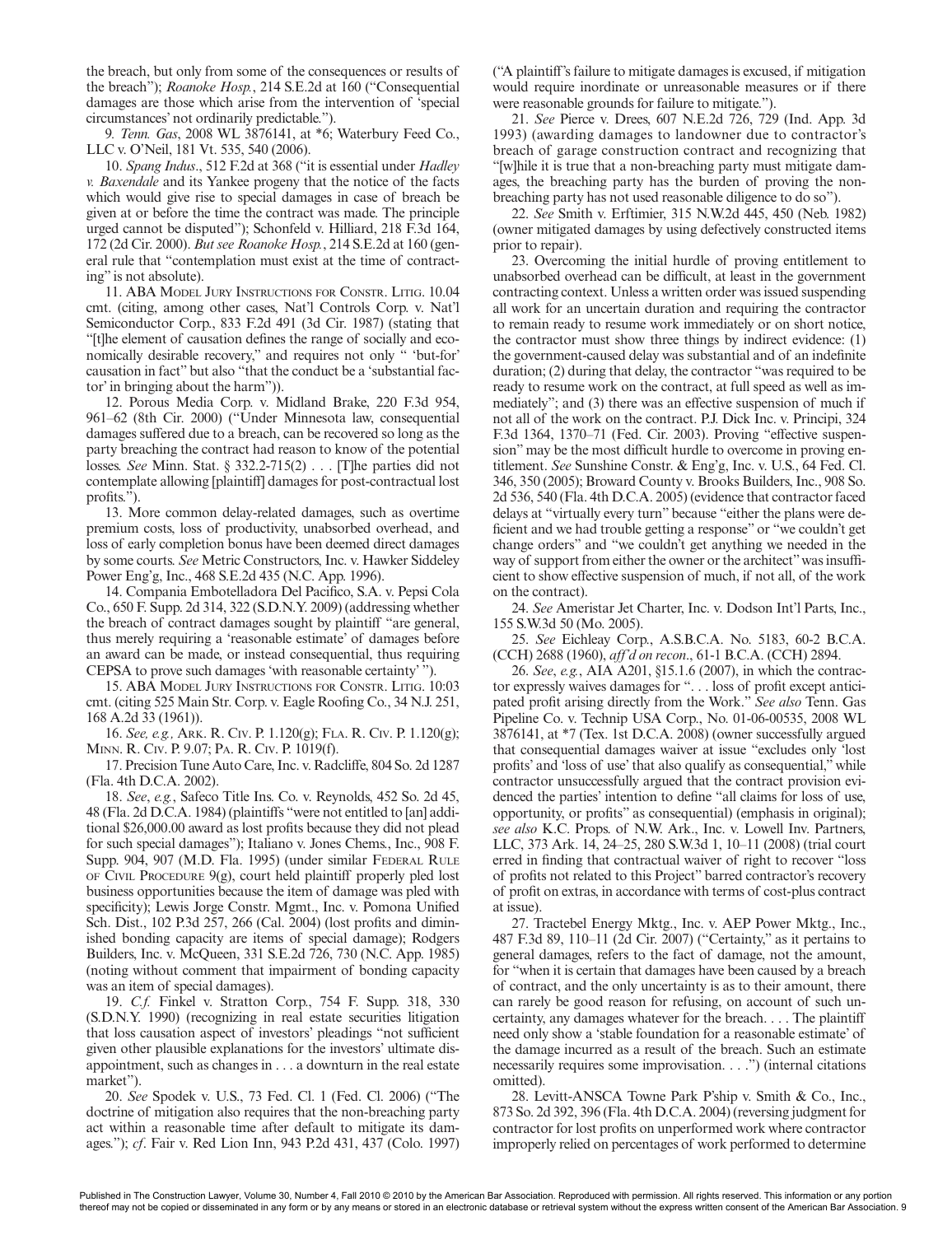costs and profits").

29. *See*, *e.g.*, Lewis Jorge Constr. Mgmt., Inc. v. Pomona Unified Sch. Dist., 102 P.3d 257, 264–65 (Cal. 2004). (contractor's general/direct damages were limited to its projected profit on the project at issue, measured by the contract price less contractor's cost of full performance, as reflected in its bid); Dep't of Cmty. Affairs v. Craftech Int'l, Ltd., 456 A.2d 247, 251–52 (Pa. Commw. 1983) (contractor awarded excess costs plus dollar amount contractor originally anticipated earning on contract, without adjustment for increased contract value). *But see* K.C. Props. of N.W. Ark., 280 S.W.3d, at 10–11.

30. C.J. Langenfelder & Son, Inc. v. Pa. Dep't of Transp., 404 A.2d 745, 754 (Pa. Commw. 1979) (where dredging contractor's claims were not for extra work, but rather "for escalation of labor costs and indirect expenses incurred . . . as the result of being on the job longer than anticipated," it was not "entitled as profits to a percentage of the damages awarded to reimburse him for his additional costs and expenses").

31. Schonfeld v. Hilliard, 218 F.3d 164, 172 (2d Cir. 2000) ("[P]laintiff . . . must prove that lost profit damages were within the contemplation of the parties when the contract was made . . . or which should have been foreseen at the time the contract was made. Where the contract is silent on the subject, the court must take a 'common sense' approach, and determine what the parties intended by considering 'the nature, purpose and particular circumstances of the contract known by the parties . . . as well as what liability the defendant fairly may be supposed to have assumed consciously.' " (internal citations omitted).

32*.* Blue Water Envtl., Inc. v. Inc. Village of Bayville, N.Y., 2006 WL 1642691, at \*6 (N.Y. Sup. 2006) (summary judgment entered against contractor on its lost profits claim where it failed to submit any proof as to the manner in which the owner's delay caused it to be unable to bid on or perform other projects); Rooney v. Skeet'r Beat'r of Swt. Florida, 898 So. 2d 968, 969 (Fla. 2d D.C.A. 2005) (speculation and conjecture will not suffice); Himes v. Brown & Co. Secs. Corp., 518 So. 2d 937, 939 (Fla. 3d D.C.A. 1988) (missed opportunities constitute speculation and conjecture and do not constitute evidence that would allow a fact finder to determine damages of lost profits with a reasonable degree of certainty, as required by Florida law).

33. Compania Embotelladora Del Pacifico, S.A. v. Pepsi Cola Co., 650 F. Supp. 2d 314, 322–23 (S.D.N.Y. 2009).

34. *See*, *e.g.*, Water Eng'g Consultants, Inc. v. Allied Corp., 674 F. Supp. 1221, 1224 (S.D.W. Va. 1987) (expert's opinion insufficient to establish lost profits to a reasonable certainty); Bldg. Materials Wholesale, Inc. v. Triad Drywall, LLC, 287 Ga. App. 772, 777 (Ga. Ct. App. 2007) ("well-established, profitable business was relevant to show that [drywall installer] was entitled to [lost profits]"); Country Club Assocs. Ltd. P'ship v. F.D.I.C., 918 F. Supp. 429, 436 (D.D.C. 1996) (lost profits claim based on new, undeveloped business "based on speculation and conjecture" and therefore not recoverable); *but cf*. Leoni v. Bemis Co., Inc., 255 N.W.2d 824, 825 (Minn. 1977) ("Damages for lost future profits of a new business ordinarily are not recoverable because the evidence is inherently too speculative; but where, as in this case, a business, established on a national scale and with a proven record of substantial success, expands its sales activity to another state, the evidence of prospective profits does not lack the requisite certainty.").

35. *See, e.g.,* Lewis Jorge Constr. Mgmt., Inc. v. Pomona Unified Sch. Dist., 102 P.3d 257, 266 (Cal. 2004) (explaining that contractor's loss of potential profits on unearned future construction projects due to impaired bonding capacity is too speculative and thus not recoverable as special damages because termination of a contract might or might not cause the contractor's surety to reduce its bonding capacity, and when owner signed the contract "it did not know what [contractor]'s balance sheet showed or what criteria [contractor]'s surety ordinarily used to evaluate a contractor's bonding limits"); Frenz Enters. v. Port Everglades, 746 So. 2d 498, 504 (Fla. 4th D.C.A. 1999) (Trial court did not abuse its discretion in denying dredging contractor's jury instruction as to lost profits based on an alleged inability to obtain a bond; contractor "failed to establish that . . . the [owner] should have known [the contractor] would lose his bond line. To the contrary, it would have been reasonable to expect [the contractor]'s business to continue to some extent").

36. Daniel Int'l Corp. v. Better Constr., Inc., 593 So. 2d 524 (Fla. 3d D.C.A. 1991) ("reversal is also required because [contractor] failed to present competent and substantial evidence that cancellation of its bonding was caused by the late contract payments, or that the lost bonding was the cause of [contractor]'s claimed \$2,000,000.00 in diminished business value").

37. *See* Rocky Mountain Constr. Co. v. U.S., 218 Ct. Cl. 665 (1978) (where complaint alleged that delayed completion of project due to government changes precluded subcontractor from bidding on other contracts, court granted motion to dismiss on basis that "it is wholly conjectural whether [subcontractor] would have been awarded those additional contracts [and] such an attenuated theory of damages is legally insufficient").

38. *See* Begl Constr. Co. v. Los Angeles Unified Sch. Dist., 154 Cal. App. 4th 970, 66 Cal. Rptr. 3d 110, 113–14 (Cal. 2d D.C.A. 2007) (although the contractor did not present evidence regarding specific projects or sums lost as a result of its impaired bonding capacity, the court found other evidence presented sufficient).

39. *See, e.g.*, RAJ Partners, Ltd. v. Darco Const. Corp., 217 S.W.3d 638, 649 (Tex. App. 2006) (contractor not entitled to interest expenses for loans it took out to maintain cash flow due to owner-caused delays because the evidence did not conclusively establish that the claimed damages were foreseeable).

40. Dep't of Transp. v. Arapaho Const., Inc., 349 S.E.2d 196, 201 (Ga. Ct. App. 1986) (interest paid on loans to obtain working capital by contractor not recoverable from state's breach of contract where the loans were taken out from the beginning of the project and contractor was prevented from maintaining its cash flow by a number of different events).

41. Centex-Rooney Constr. Co. v. Martin County, 706 So. 2d 20 (Fla. 4th D.C.A. 1998).

42. C.J. Langenfelder & Son, Inc. v. Pa. Dep't of Transp., 404 A.2d 745, 752 (Pa. Commw. 1979) (dredging contractor entitled to recover premiums paid for insurance on dredge during period the dredge was idled by fault of the Dep't of Transp.).

43. *Arapaho Constr*., 349 S.E.2d, at 201 (fees for required insurance floaters on equipment used as collateral for loans and fees paid attorneys for services in connection with loans not recoverable).

44. Hees v. Burke Constr., Inc., 290 Conn. 1, 8, 961 A.2d 373, 378 (2009); Louise Caroline Nursing Home, Inc. v. Dix Constr. Corp., 362 Mass. 306, 311, 285 N.E.2d 904, 907–08 (1972).

45. State *ex rel*. Stovall v. Reliance Ins. Co., 278 Kan. 777, 788–92, 107 P.3d 1219, 1228–30 (2005) (where original earthen trench system was discovered to be deficient, state was entitled to recover as damages the cost of building a concrete trench system; state's recovery was limited to what it would have cost to build an earthen trench system as of the date the deficiency was discovered, not by the original cost of the deficient earthen trench system).

46. Heine v. Parent Constr., Inc., 4 So. 3d 790, 791, 2009 WL 763534, at \*1 (Fla. 4th D.C.A. 2009) (homeowners who sought \$930,000 in damages as cost to tear down and rebuild home that was built at an elevation of 7.5 feet, instead of the contractedfor 8.5 feet, were awarded \$25,000 as the home's diminution in value based on the 1-foot elevation differential). The converse is not true: an owner cannot recover diminution in value where the "cost-to-complete" measure is less. *See* Stonehill-PRM WC I, L.P. v. Chasco, No. 03-08-00494-CV, 2009 WL 349136 (Tex. App.- Austin 2009).

47. *Stovall*, 107 P.3d at 1229–30 ("The balance of the State's damage claims [costs of repair to the earthen trench system before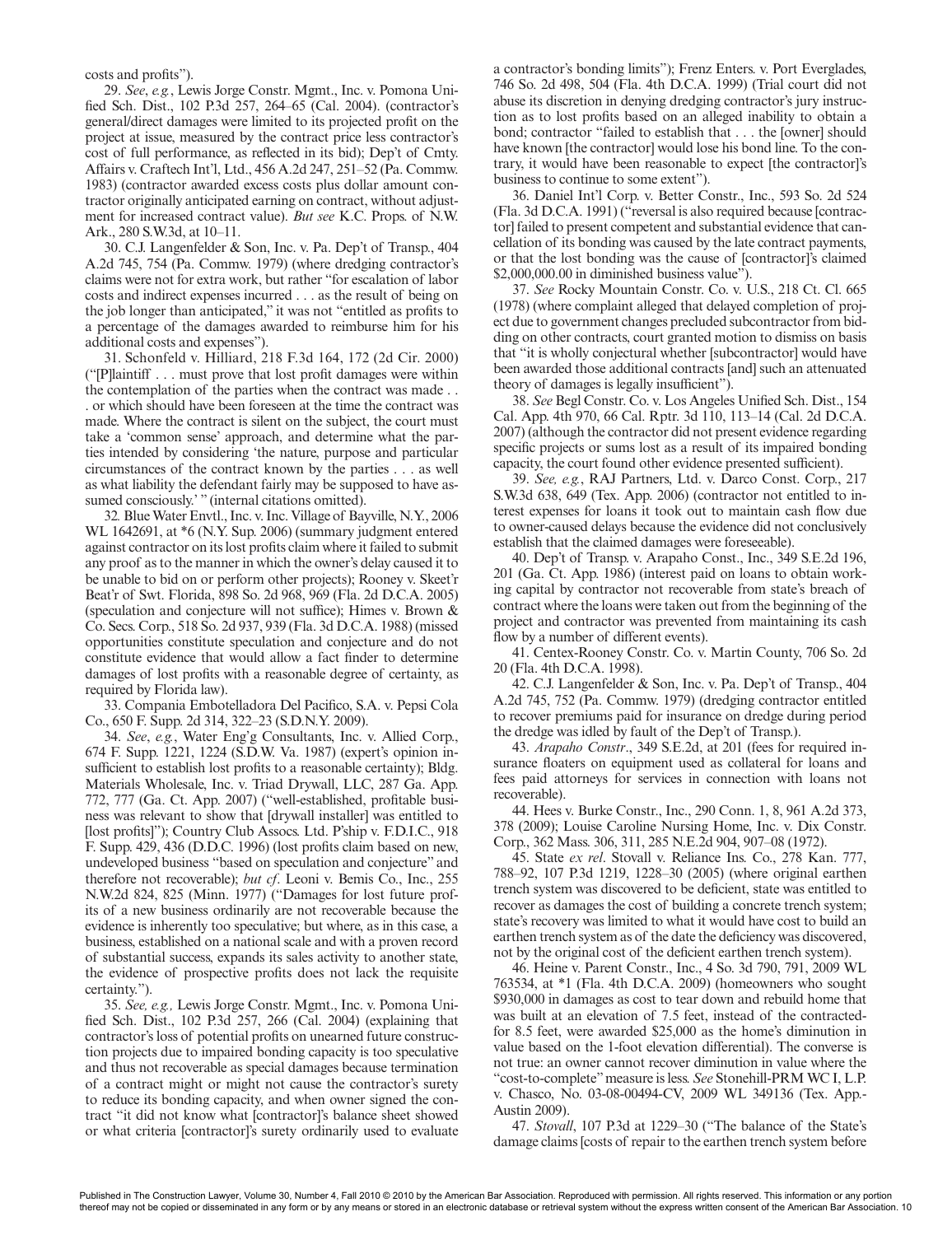abandonment; costs to repair damages to other utilities; and energy losses] are separate and apart from the State's direct costs to build the concrete trench system. Consequently, it is factually and legally inconsistent to subject these claims to the allowable maximum recovery for the costs to build the concrete trench system. We hold the State should be allowed to prove and, if proved, to recover these additional claims as will make the State whole.").

48. *See* Tenn. Gas Pipeline Co. v. Technip USA Corp., No. 01-06-00535, 2008 WL 3876141, at \*8 (Tex. 1st D.C.A. 2008) (based on contract provision setting forth "Owner's Responsibilities," parties clearly contemplated owner would incur these costs, and delay naturally and necessarily would cause these costs to increase).

49. *Id.* at \*9.

50. *See*, *e.g.*, Chestnut Hill Dev. Corp. v. Otis Elevator Co., 739 F. Supp. 692, 703 (D. Mass. 1990) (additional interest carrying charges paid by developer due to delayed installation of elevator by subcontractor a direct damage, and thus, not barred by contract's consequential damages disclaimer); Elar Invest., Inc. v. Swt. Culvert Co., Inc., 676 P.2d 659, 665 (Ariz. Ct. App. 1984); Roanoke Hosp. Ass'n v. Doyle & Russell, Inc., 214 S.E.2d 155, 160–61 (Va. 1975) (portion of additional interest costs incurred by project owner during period of contractor's unexcused delay were compensable direct damages, but added costs attributable to higher interest rates were consequential damages, and thus unrecoverable unless the special circumstances of "supply and demand in the money market" were within the parties' contemplation at the time of contracting).

51. *See, e.g.*, Ambrogio v. Beaver Rd. Assocs., 836 A.2d 1183, 1185, 1187 (Conn. 2003) (oral surgeon entitled to lost profits from loss of use due to contractor's defective installation of flooring and, in doing so, court rejected contractor's contention that "[l]ost business and loss of business opportunities are not included in the measure of damages for the breach of a construction contract"); *cf*. *Tenn. Gas*, 2008 WL 3876141, at \*11 (expectation of profit from sale of gas to customers "incidental" to performance of contract to improve a gas pipeline; thus "the loss of that expectancy is consequential," and was barred by contractual consequential damages waiver).

52. *See, e.g.*, Miami Heart Inst., Inc. v. Henry Architects & Eng'rs, Inc., 765 F. Supp. 1083, 1085 (S.D. Fla. 1991) (architect and engineer liable for delay damages for failure to draw plans and specifications for hospital in accordance with applicable codes); Fisher Island Holdings, LLC v. Cohen, 983 So. 2d 1203, 2008 WL 2116585, at \*1 (Fla. 3d D.C.A. 2008).

53. *See, e.g.*, New Amsterdam Cas. Co. v. Mitchell, 325 F.2d 474, 476 (5th Cir. 1964) (developer not entitled to loss of rental income during delay period due to contractor's breach of contract where parties contemplated that homes would be sold, not rented upon completion).

54. *See, e.g.*, Cates Constr., Inc. v. Talbot Partners, 980 P.2d 407, 412 (Cal. 1999).

55. *See Elar Invest*., 676 P.2d, at 665 (Ariz. Ct. App. 1984) (denying developer's "loss of investment" based on inability to sell townhomes following supplier's delayed material shipment since souring of real estate market "was not within the contemplation of the parties").

56. Brooks v. Bankson, 248 Va. 197, 207, 445 S.E.2d 473 (1994); Rohlin Constr. Co. v. Hinton, 476 N.W.2d 78 (Iowa 1991); El Dorado Irrigation Dist. v. Traylor Bros., Inc., No. 03-949-2006 WL 38953, at \*5 (E.D. Cal.) (E.D. Cal. 2006).

57. DF Mfr. Corp. v. U.S., 86 F.3d 1130, 1133 (Fed. Cir. 1996).

58. *See*, *e.g.*, City of Rochester v. E&L Piping, Inc., 764 N.Y.S.2d 514 (N.Y. Sup. Ct. 2003) (liquidated damages an unenforceable penalty clause against prime contractor on public works project); Reliance Ins. Co. v. Utah Dep't of Transp., 858 P.2d 1363, 1367 (Utah 1993) (if "the liquidated damages are disproportionate to the actual compensatory damages sustained, this may be evidence of an unreasonable forecast and the provision may be

deemed a penalty"); *Bankson*, 248 Va., at 207 (use of terms such as "forfeited" is not determinative).

59. *See*, *e.g.*, Metro. Dade County v. Frank J. Rooney, Inc., 627 So. 2d 1248 (Fla. 3d D.C.A. 1993); Pub. Health Trust of Dade County v. Romart Constr., Inc., 577 So. 2d 636 (Fla. 3d D.C.A. 1991).

60. Safeco Credit v. U.S., 44 Fed. Cl. 406 (Fed. Cl. 1999) (contractor did not meet its burden in challenging enforceability of liquidated damages provision); *cf.* John Jay Esthetic Salon, Inc. v. Woods, 377 So. 2d 1363, 1367 (La. Ct. App. 1979) ("No matter how clearly such penalty clauses are written, courts as a matter of public policy should decline to enforce an agreement which clearly is not one for true liquidated damages.").

61. El Dorado Irrigation Dist., 2006 WL 38953, at \*6 ("While the court recognizes that EID may have lost a significant amount of funding due to TBI's alleged error, it has not provided sufficient additional evidence or reasoning to show why the court should read outside of the lines of the contract and find the plainly bargained for liquidated damages clause does not apply"); *see also* Handex of the Carolinas, Inc. v. County of Haywood, 168 N.C. App. 1, 21–22 (2005) (ordering new trial due to overlap between actual and liquidated damages recovery).

62. MCA Television Ltd. v. Pub. Interest Corp., 171 F.3d 1265, 1272 (11th Cir. 1999); Lefemine v. Baron, 573 So. 2d 326 (Fla. 1991).

63. N. Petrochemical Co. v. Thomsen*,* 211 N.W.2d 159 (Minn. 1973); *see*, *e.g.*, Hillsborough County Aviation Auth. v. Cone Bros. Contracting Co., 285 So. 2d 619, 621–22 (Fla. 2d D.C.A. 1973) (owner suing contractor could seek both liquidated damages for delayed completion of entire project and actual damages paid to subcontractors due to delayed completion of certain phases of the work).

64. *See*, *e.g.*, Nat'l Papaya Co. v. Domain Indus., 592 F.2d 813 (5th Cir. 1979) (permitting recovery of lost profits).

65. Perini Corp. v. Great Bay Hotel & Casino, Inc., 610 A.2d 364 (N.J. 1992).

66. For another trade industry form of mutual waiver, *see* ConsensusDOCS 200, *Standard Agreement and General Conditions Between Owner and Contractor (where the Contract Price is a Lump Sum)* at § 6.6.

67. The A201 is incorporated by reference into various AIA Owner-Contractor agreements.

68. The AIA's seminal mutual waiver of consequential damages was introduced in 1997 in the AIA's A201-1997 edition, in section 4.3.10. The mutual wavier of consequential damages found in the A201-2007 edition, section 15.1.6, is essentially a renumbered version of former section 4.3.10, with one minor edit. *See*, *e.g.*, Charles M. Sink et al., The 2007 A201 Deskbook, at 6, 108, 109 (Forum on the Constr. Indus., Am. Bar Ass'n 2008).

69. *See*, *e.g.*, Lynn R. Axelroth, *Mutual Waiver of Consequen*tial Damages–The Owner's Perspective, CONSTR. LAW., January 1998, at 11 (referring to the AIA's first version of the mutual waiver of consequential damages, as published in section 4.3.10 of the A201-1997 edition: "Is the list intended as illustrative only, with all other provable damages acceptable? Or, is the list intended as examples only, providing a general idea of the specific damages that are waived?").

70. *See, e.g.*, A101-2007, section 3.3 (where the "Substantial Completion" is identified, the following instruction: "('insert provisions, if any, for liquidated damages relating to failure to achieve Substantial Completion on time or for bonus payments for early completion of the work').'

71. *See also* Charles Sink & Mark Peterson, The [1997] A201 Deskbook Understanding the Revised General Conditions, at 75 (ABA Forum on the Constr. Indus. 1998).

72. Commw. Constr. Co. v. Cornerstone Fellowship Baptist Church, Inc., No. 046-10-101, 2006 WL 2567916, at \*4 (Del. Super. 2006).